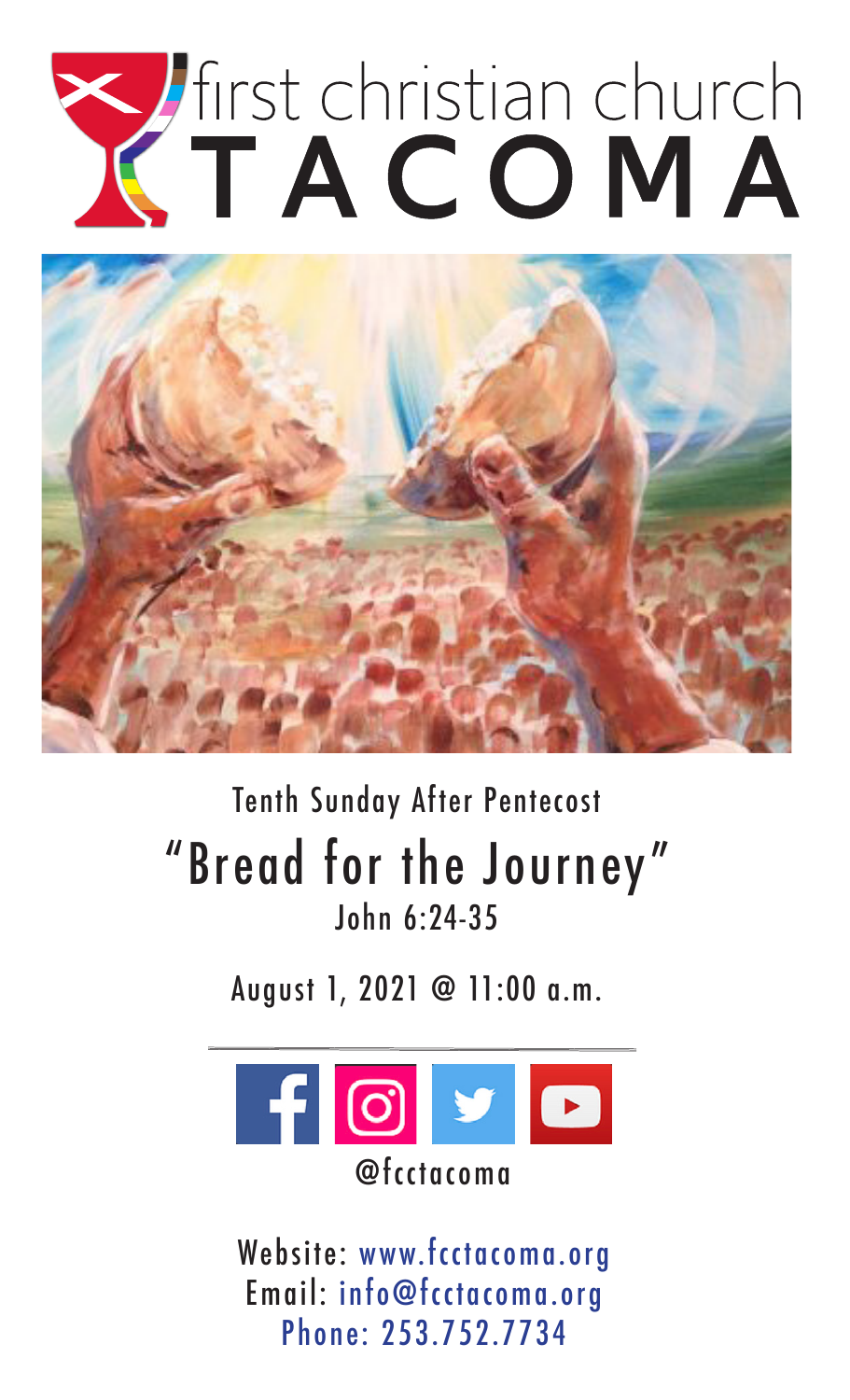## **Gathering Music**

#### **Prelude** CH 530

"Peace Like a River"

#### **Call to Worship**  Sue Simpson

All who hunger, gather gladly; holy manna is our bread! Come from wilderness and wandering. Here, in truth, we will be fed. Taste and see God's grace eternal. Taste and see that God is good!

## **Opening Hymn** CH 25

"Praise to the Lord"

#### **A Time for Prayer** Pastor Doug

After a pastoral prayer is offered, worshippers are invited to light a candle at a nearby station as we continue our time of prayer. "What a Friend We Have in Jesus"

CH 585

# **Community Prayer Eternal Spirit, Earth-maker, Pain-bearer** From the New Zealand Prayer Book

Find this week's responsive prayer insert in your pew.

#### **Scripture Reading**  Sue Simpson

#### **John 6:24-35**

**<sup>24</sup>** So when the crowd saw that neither Jesus nor his disciples were there, they themselves got into the boats and went to Capernaum looking for Jesus.

**<sup>25</sup>** When they found him on the other side of the sea, they said to him, "Rabbi, when did you come here?" **<sup>26</sup>** Jesus answered them, "Very truly, I tell you, you are looking for me, not because you saw signs,

**Welcome** Rev. Doug Collins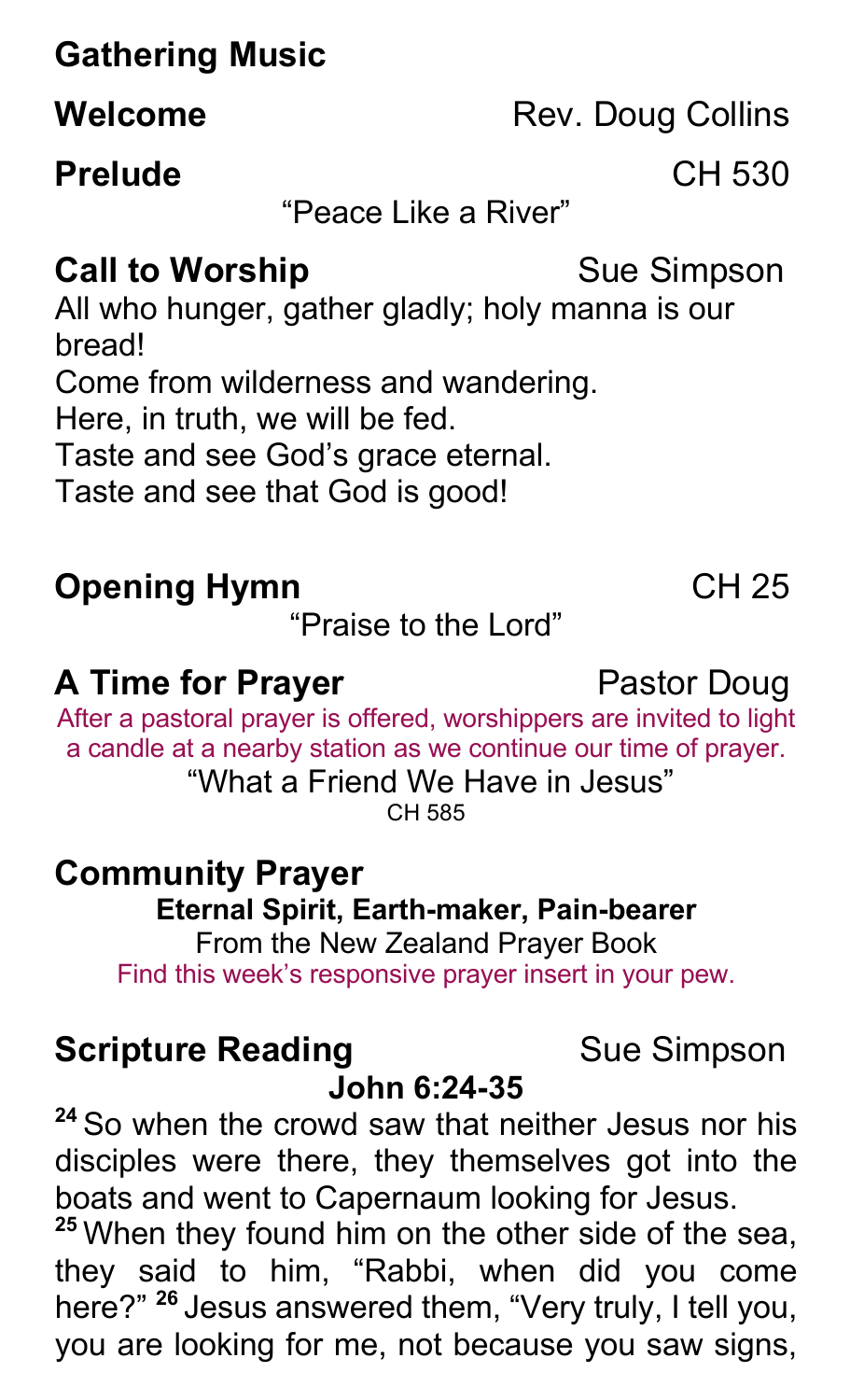but because you ate your fill of the loaves. **<sup>27</sup>** Do not work for the food that perishes, but for the food that endures for eternal life, which the Son of Man will give you. For it is on him that God the Father has set his seal." **<sup>28</sup>** Then they said to him, "What must we do to perform the works of God?" **<sup>29</sup>** Jesus answered them, "This is the work of God, that you believe in him whom he has sent." **<sup>30</sup>** So they said to him, "What sign are you going to give us then, so that we may see it and believe you? What work are you performing? **<sup>31</sup>** Our ancestors ate the manna in the wilderness; as it is written, 'He gave them bread from heaven to eat.'" **<sup>32</sup>** Then Jesus said to them, "Very truly, I tell you, it was not Moses who gave you the bread from heaven, but it is my Father who gives you the true bread from heaven. **<sup>33</sup>** For the bread of God is that which comes down from heaven and gives life to the world." **<sup>34</sup>** They said to him, "Sir, give us this bread always."

**<sup>35</sup>** Jesus said to them, "I am the bread of life. Whoever comes to me will never be hungry, and whoever believes in me will never be thirsty.

**Sermon Pastor Doug** 

#### **"Bread for the Journey"**

## **Listening for the Word in Music** CH 546

"Amazing Grace"

#### **Call to Offering & Prayer of Thanksgiving**

Offering can be placed at the conclusion of our service in one of the two trays located at the back of the sanctuary. You can also give online anytime at http://bit.ly/fccgiving.

### **Communion Hymn** CH 414

"Eat This Bread"